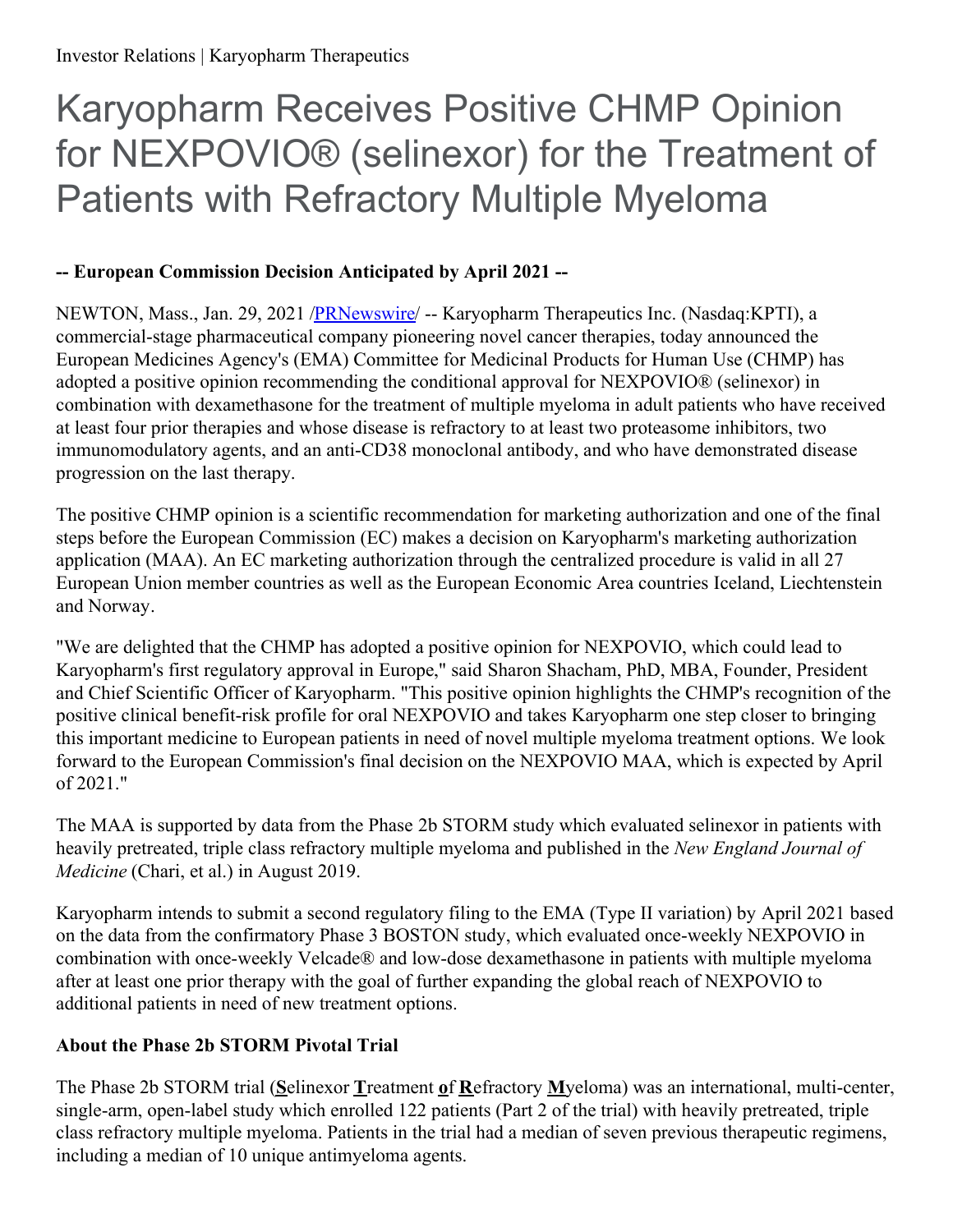For the study's primary endpoint, oral selinexor achieved an overall response rate of 26% (95% confidence interval [CI], 19, 35) and the trial therefore met its primary endpoint. Minimal response per IMWG criteria was observed in 16 (13%) patients and 48 patients (39%) had stable disease. All responses were adjudicated by an Independent Review Committee. The median overall survival was 8.6 months in the total population studied and 15.6 months in patients who had a minimal response or better.

Karyopharm's request for conditional approval in Europe is based upon the same patient population that served as the basis for XPOVIO's accelerated FDA approval in the U.S. Specifically, it includes the efficacy and safety data from a pre-specified sub-group analysis of 83 patients in the STORM study whose disease was refractory to bortezomib, carfilzomib, lenalidomide, pomalidomide, and daratumumab, as the benefitrisk ratio appeared to be greater in this more heavily pre-treated population than in the overall trial population. The overall response rate in this patient population was 25.3%.

The most common adverse reactions  $(\geq 20\%)$  were thrombocytopenia, fatigue, nausea, anemia, decreased appetite, decreased weight, diarrhea, vomiting, hyponatremia, neutropenia, leukopenia, constipation, dyspnea and upper respiratory tract infection. In the STORM trial, fatal adverse reactions occurred in 9% of patients. Serious adverse reactions occurred in 58% of patients. Treatment discontinuation rate due to adverse reactions was 27%.

#### **About Multiple Myeloma in Europe**

Multiple myeloma (MM) is an incurable cancer with significant morbidity and the second most common hematologic malignancy. In 2020, there were approximately 51,000 new cases and 32,000 deaths from MM in Europe<sup>1</sup>. While the treatment of MM has improved over the last 20 years, and overall survival has increased considerably, the disease remains incurable, and nearly all patients will eventually relapse and develop disease that is refractory to all approved anti-MM therapies. Therefore, there continues to be a high unmet medical need for new therapies, particularly those with novel mechanisms of action.

#### **About NEXPOVIO® (selinexor)**

NEXPOVIO**®**, which is marketed as XPOVIO® in the U.S., is a first-in-class, oral Selective Inhibitor of Nuclear Export (SINE) compound. NEXPOVIO functions by selectively binding to and inhibiting the nuclear export protein exportin 1 (XPO1, also called CRM1). NEXPOVIO blocks the nuclear export of tumor suppressor, growth regulatory and anti-inflammatory proteins, leading to accumulation of these proteins in the nucleus and enhancing their anti-cancer activity in the cell. The forced nuclear retention of these proteins can counteract a multitude of the oncogenic pathways that, unchecked, allow cancer cells with severe DNA damage to continue to grow and divide in an unrestrained fashion. XPOVIO is approved in the U.S. in multiple hematologic malignancy indications, including in combination with Velcade® (bortezomib) and dexamethasone for the treatment of patients with multiple myeloma after at least one prior therapy, in combination with dexamethasone for the treatment of patients with heavily pretreated multiple myeloma and as a monotherapy for the treatment of patients with relapsed or refractory diffuse large B-cell lymphoma (DLBCL), not otherwise specified, including DLBCL arising from follicular lymphoma, after at least 2 lines of systemic therapy. A Marketing Authorization Application for NEXPOVIO for patients with pentarefractory multiple myeloma is also currently under review by the European Medicines Agency and received a positive CHMP opinion in January 2021. Selinexor is also being evaluated in several other mid-and laterphase clinical trials across multiple cancer indications, including as a potential backbone therapy in combination with approved myeloma therapies (STOMP), in liposarcoma (SEAL) and in endometrial cancer (SIENDO), among others. Additional Phase 1, Phase 2 and Phase 3 studies are ongoing or currently planned, including multiple studies in combination with approved therapies in a variety of tumor types to further inform Karyopharm's clinical development priorities for selinexor. Additional clinical trial information for selinexor is available at [www.clinicaltrials.gov](https://c212.net/c/link/?t=0&l=en&o=3050387-1&h=2914861943&u=http%3A%2F%2Fwww.clinicaltrials.gov%2F&a=www.clinicaltrials.gov).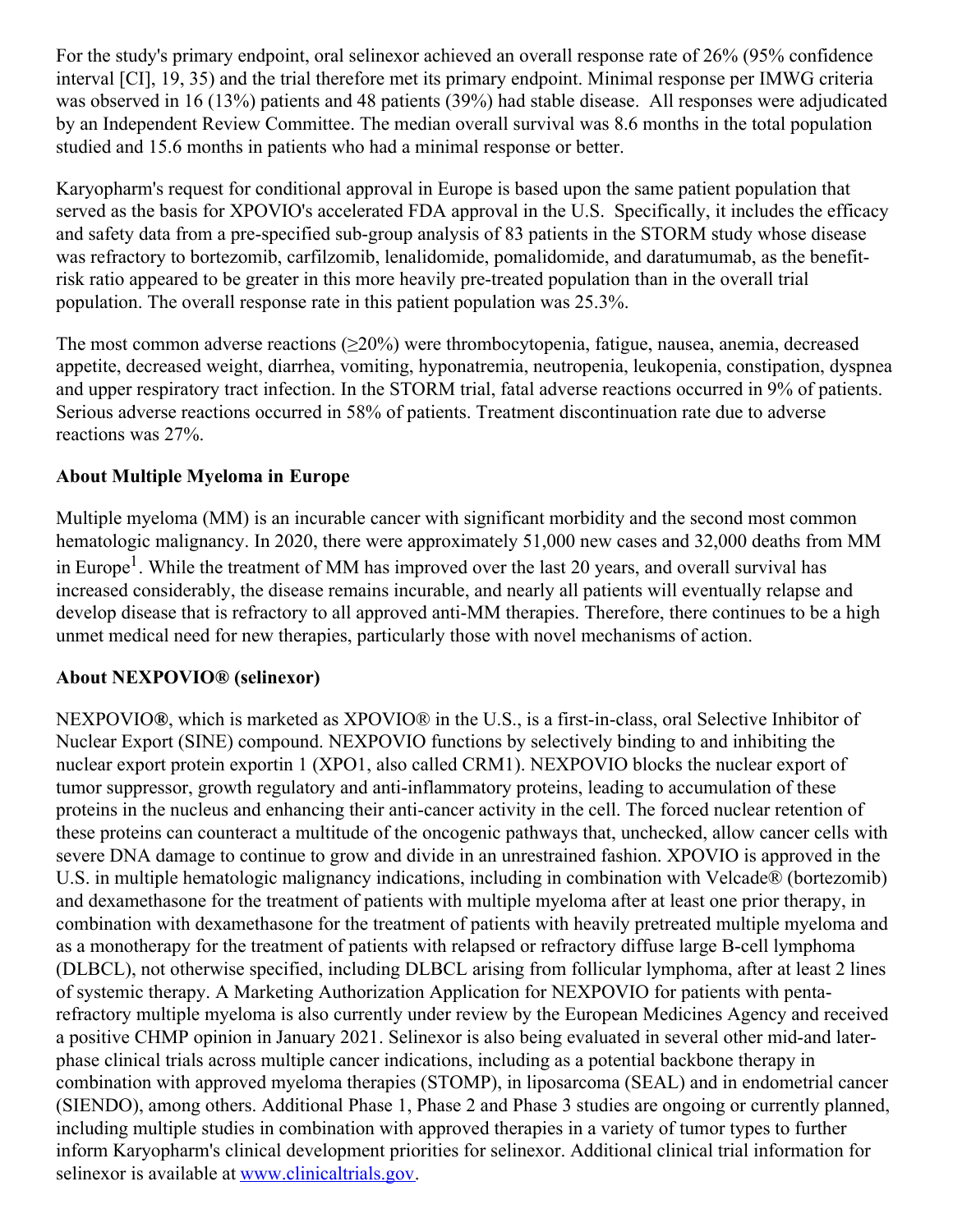For more information about Karyopharm's products or clinical trials, please contact the Medical Information department at:

Tel: +1 (888) 209-9326

Email: [medicalinformation@karyopharm.com](mailto:medicalinformation@karyopharm.com)

For additional product information, including full prescribing information, please visit **[www.XPOVIO.com](https://c212.net/c/link/?t=0&l=en&o=3050387-1&h=50370185&u=http%3A%2F%2Fwww.xpovio.com%2F&a=www.XPOVIO.com).**

# **About Karyopharm Therapeutics**

Karyopharm Therapeutics Inc. (Nasdaq: KPTI) is a commercial-stage pharmaceutical company pioneering novel cancer therapies and dedicated to the discovery, development, and commercialization of novel first-inclass drugs directed against nuclear export and related targets for the treatment of cancer and other major diseases. Karyopharm's Selective Inhibitor of Nuclear Export (SINE) compounds function by binding with and inhibiting the nuclear export protein XPO1 (or CRM1). Karyopharm's lead compound, XPOVIO® (selinexor), is approved in the U.S. in multiple hematologic malignancy indications, including in combination with Velcade® (bortezomib) and dexamethasone for the treatment of patients with multiple myeloma after at least one prior therapy, in combination with dexamethasone for the treatment of patients with heavily pretreated multiple myeloma and as a monotherapy for the treatment of patients with relapsed or refractory diffuse large B-cell lymphoma. A Marketing Authorization Application for NEXPOVIO™ (selinexor) for patients with heavily pretreated multiple myeloma is also currently under review by the European Medicines Agency. In addition to single-agent and combination activity against a variety of human cancers, SINE compounds have also shown biological activity in models of neurodegeneration, inflammation, autoimmune disease, certain viruses and wound-healing. Karyopharm has several investigational programs in clinical or preclinical development. For more information, please visit [www.karyopharm.com](https://c212.net/c/link/?t=0&l=en&o=3050387-1&h=2305430341&u=http%3A%2F%2Fwww.karyopharm.com%2F&a=www.karyopharm.com).

# **Forward-Looking Statements**

This press release contains forward-looking statements within the meaning of The Private Securities Litigation Reform Act of 1995. Such forward-looking statements include those regarding Karyopharm's expectations and plans relating to XPOVIO/NEXPOVIO for the treatment of patients with relapsed or refractory multiple myeloma and/or relapsed or refractory diffuse large B-cell lymphoma; commercialization of XPOVIO/NEXPOVIO or any of its drug candidates and the commercial performance of XPOVIO/NEXPOVIO; submissions to, and the review and potential approval of selinexor by, regulatory authorities, including the Company's regulatory strategy, the anticipated availability of data to support such submissions, timing of such submissions and actions by regulatory authorities and the potential availability of accelerated approval pathways; the expected design of the Company's clinical trials; and the therapeutic potential of and potential clinical development plans for Karyopharm's drug candidates, especially selinexor. Such statements are subject to numerous important factors, risks and uncertainties, many of which are beyond Karyopharm's control, that may cause actual events or results to differ materially from Karyopharm's current expectations. For example, there can be no guarantee that Karyopharm will successfully commercialize XPOVIO/NEXPOVIO; that regulators will agree that selinexor qualifies for conditional approval in the European Union as a result of data from the STORM study or confirmatory approval in the European Union based on the BOSTON study in patients with multiple myeloma; or that any of Karyopharm's drug candidates, including selinexor, will successfully complete necessary clinical development phases or that development of any of Karyopharm's drug candidates will continue. Further, there can be no guarantee that any positive developments in the development or commercialization of Karyopharm's drug candidate portfolio will result in stock price appreciation. Management's expectations and, therefore, any forward-looking statements in this press release could also be affected by risks and uncertainties relating to a number of other factors, including the following: the risk that the COVID-19